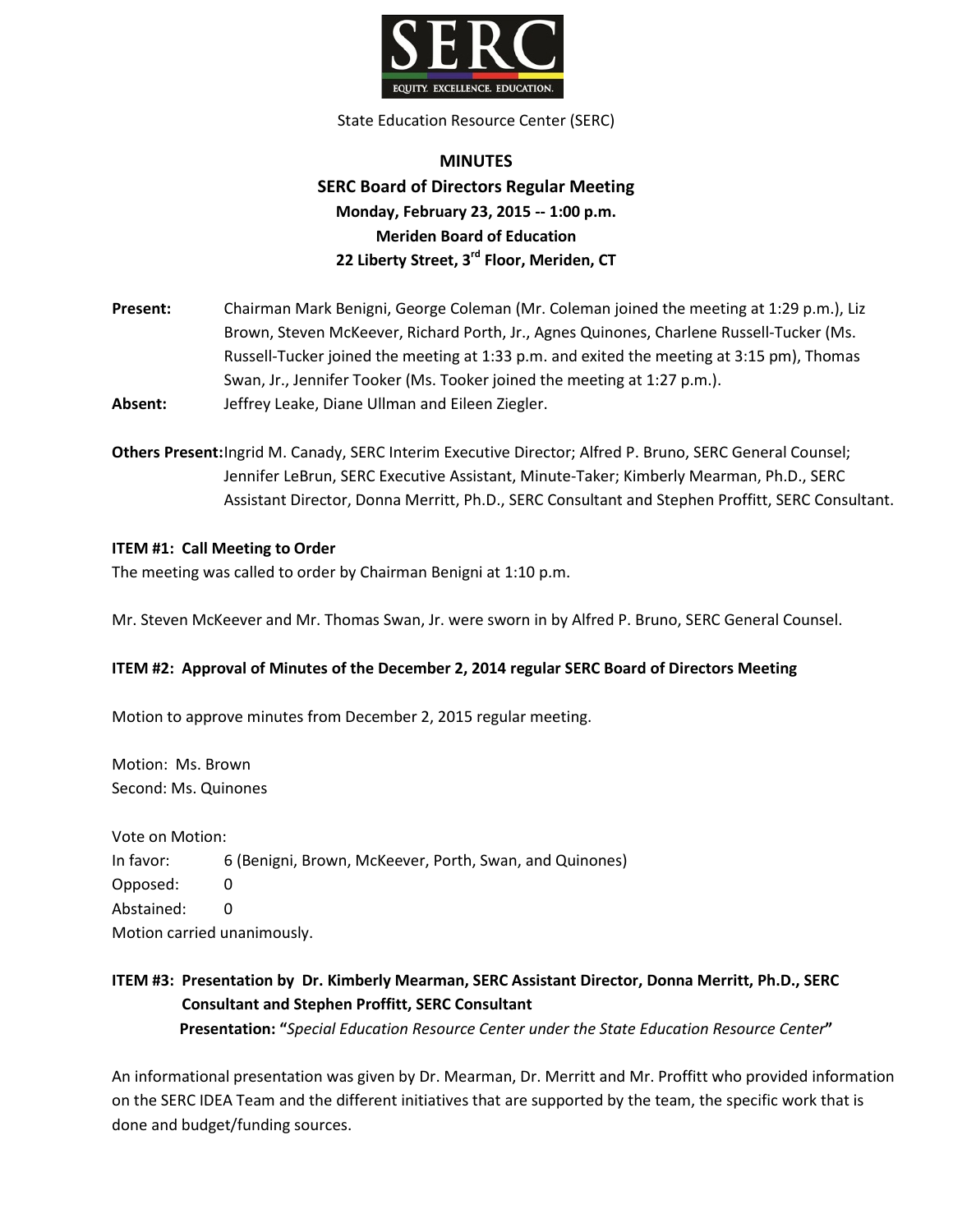Dr. Merritt discussed the Integrated Student Support Services (ISSS) Initiative as well as the Specific Learning Disabilities (SLD)/Dyslexia Initiative Program. Mr. Proffitt presented on Connecticut's Comprehensive System of Personnel Development (CSPD) Council and SERC's role with CSPD.

There was a general discussion around the budget and funding sources. Mr. Swan and Ms. Quinones asked Ms. Canady to provide the members with a detailed organizational chart that shows funding sources for each initiative. Chairman Benigni asked that this information be shared with all members at the next meeting.

### **Item #4: Report from Ingrid M. Canady, SERC Interim Executive Director**

A. Fiscal Transition Update

Ms. Canady shared that the initial phase of the fiscal transition from Rensselaer at Hartford to SERC was a success. SERC is currently working with Bank of America to establish the necessary bank accounts for the upcoming fiscal transitions. SERC will continue to work with Whittlesey & Hadley, P.C., on the next phase of the transition.

B. Budget Update

Ms. Canady shared an updated SERC Income Statement with the members.

C. Lease Negotiations

Ms. Canady shared that SERC is currently in the process of signing a two year lease to remain at the SERC Administrative Offices located at 100 Roscommon Dr., suite 110. SERC will be reducing the space it currently occupies which will result in significant cost savings.

### **Item #5: Executive Session**

Motion to enter into Executive Session Motion: Ms. Tooker Second: Ms. Brown

Vote on Motion:

In favor: 9 (Benigni, Brown, Coleman, McKeever, Porth, Quinones, Russell-Tucker, Swan, and Tooker) Opposed: 0 Abstained: 0

The Board voted unanimously to enter into Executive Session at 2:23 p.m.

Present in executive session were Board Members Mark Benigni, Chair, George Coleman, Steven McKeever, Richard Porth, Jr., Thomas Swan, Jr., Jennifer Tooker, Charlene Russell-Tucker. Also invited to go into part of executive session was Ingrid M. Canady, Interim Executive Director and Alfred P. Bruno, SERC General Counsel.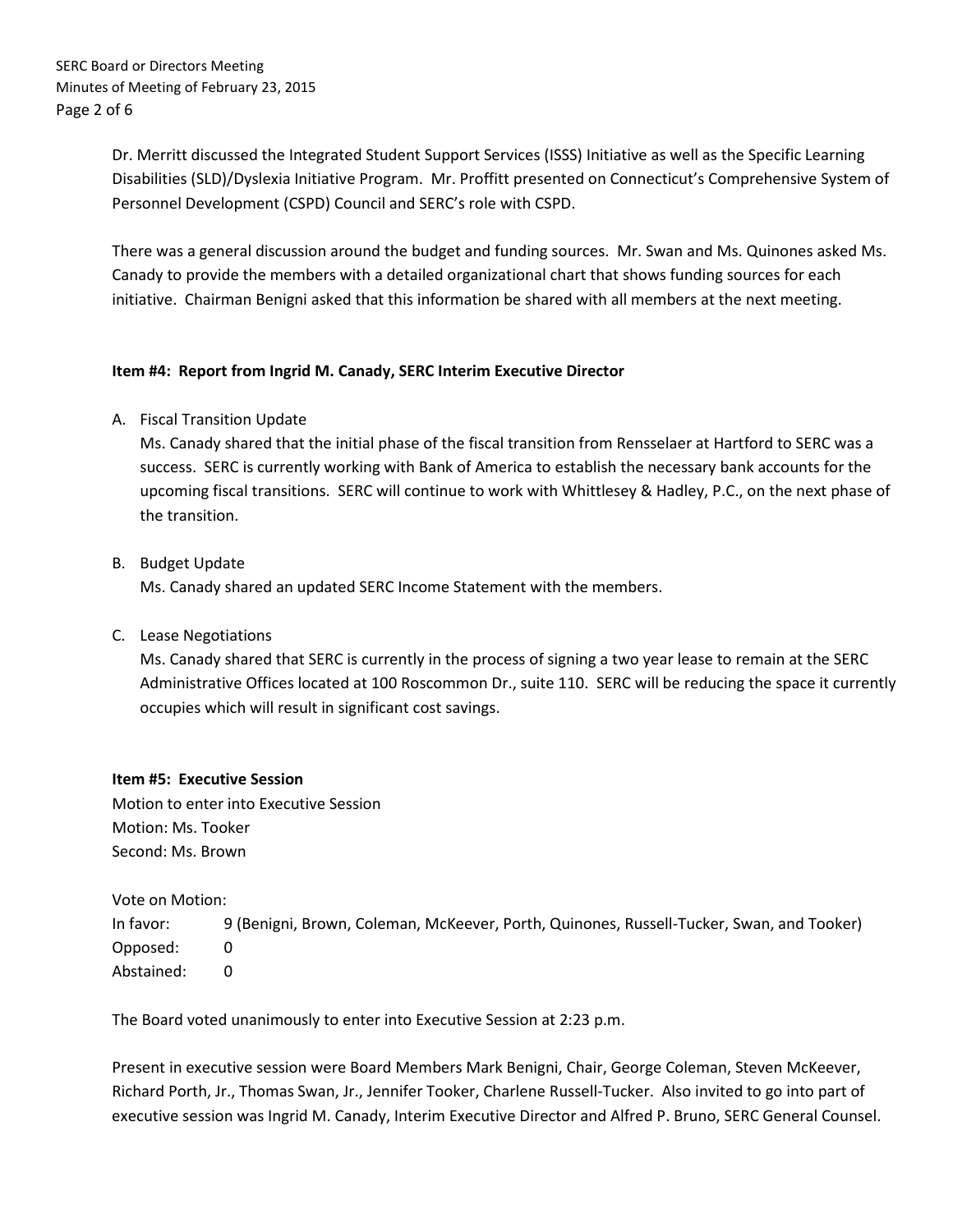SERC Board or Directors Meeting Minutes of Meeting of February 23, 2015 Page 3 of 6

Motion to exit Executive Session with no motions or actions taken.

Motion: Ms. Tooker Second: Mr. McKeever

Vote on Motion: In favor: 9 (Benigni, Brown, Coleman, McKeever, Porth, Quinones, Russell-Tucker, Swan, and Tooker) Opposed: 0 Abstained: 0

The Board voted unanimously to exit Executive Session at 3:15 p.m.

Ms. Russell-Tucker left the meeting at 3:15 p.m.

### **ITEM #6: Items Requiring Action**

A. Discussion and Possible Adoption of Bylaws -- Alfred P. Bruno, Legal Counsel

Mr. Bruno shared that the Operations Committee met on December 15, 2014. The most recent Bylaws draft which included suggested edits by the Operations Committee was reviewed by Board Members.

Motion to adopt the Bylaws as written.

Motion: Mr. Porth Second: Mr. Coleman

Vote on Motion: In Favor: 8 (Benigni, Brown, Coleman, McKeever, Porth, Quinones, Swan, and Tooker) Opposed: 0 Abstained: 0

Motion carried unanimously.

B. Additional Signature Authority at SERC -- Ingrid M. Canady, Interim Executive Director Ms. Canady discussed the Resolution.

Chairman Benigni read the Resolution as follows:

#### **Additional Signatory Authority for SERC**

WHEREAS, Ingrid M. Canady is SERC's Interim Executive Director and has responsibility for the administration of agency affairs and technical activities, including the authority to sign all contracts, agreements, official documents, and negotiable instruments relating to the business of SERC, until an Executive Director is selected and installed by the Board;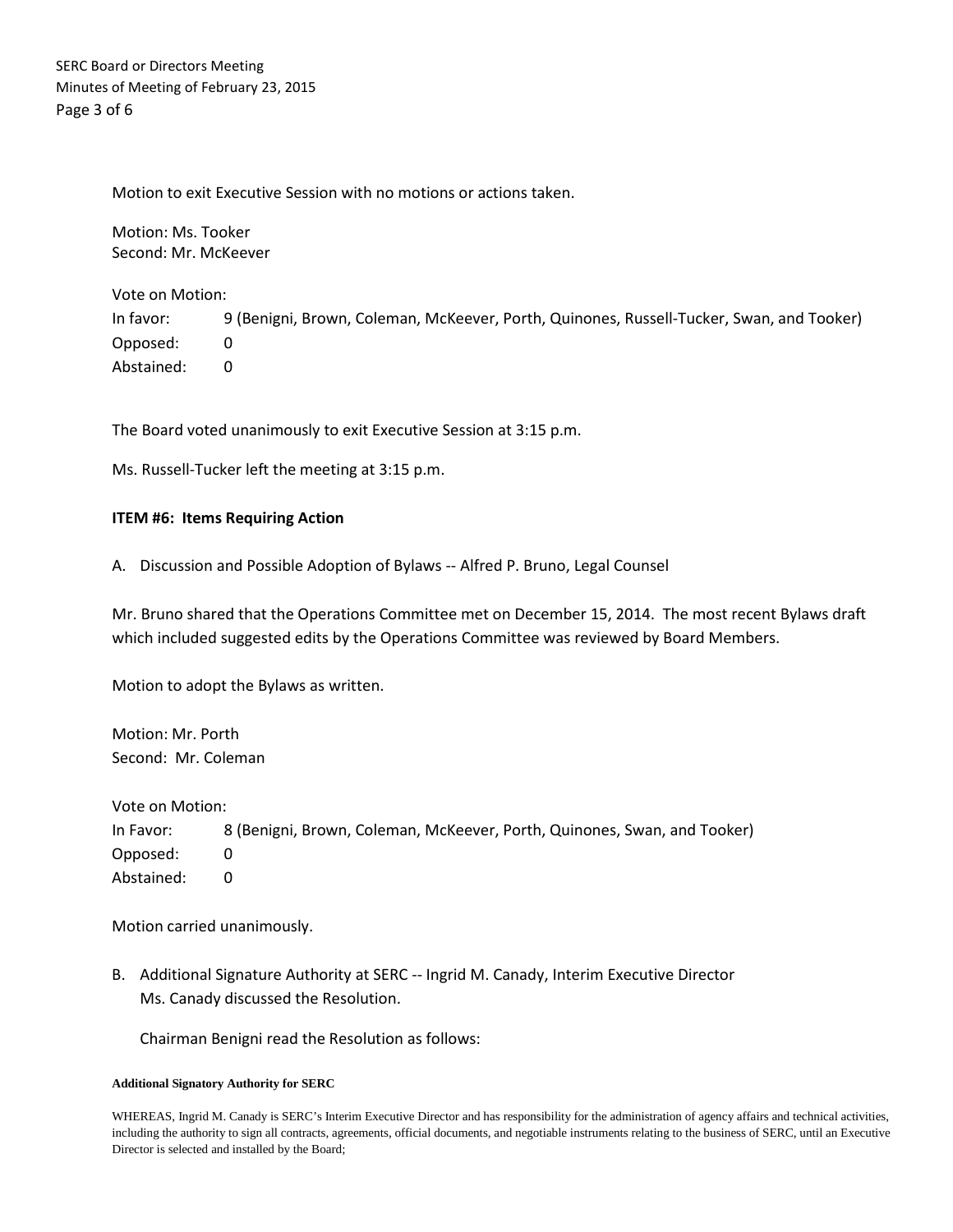WHEREAS, it is prudent business practice to name an additional signatory on behalf of SERC with authority to sign all contracts, agreements, official documents, and negotiable instruments relating to the business of SERC; and

WHEREAS, the SERC Board of Directors appoints Carol Sullivan, Assistant Director for Library & Community Programs, as an additional authorized signatory for SERC.

NOW, THEREFORE, BE IT RESOLVED: That Carol Sullivan, Assistant Director for Library & Community Programs, is empowered to execute and deliver all contracts, agreements, official documents, and negotiable instruments on behalf of SERC.

Motion to accept the Resolution as read.

Motion: Ms. Brown Second: Mr. Porth

Vote on Motion:

In Favor: 8 (Benigni, Brown, Coleman, McKeever, Porth, Quinones, Swan, and Tooker) Opposed: 0 Abstained: 0

Motion carried unanimously.

C. Naming of the Interim Associate Director -- Ingrid M. Canady, Interim Executive Director Ms. Canady discussed the Resolution.

Chairman Benigni read the Resolution as follows:

#### **Interim Associate Director for Program Development**

WHEREAS, Ingrid M. Canady is SERC's Interim Executive Director and has responsibility for the administration of SERC until an Executive Director is selected and installed by the Board;

WHEREAS, there is a business need to temporarily fill Ms. Canady's position of Associate Director for Program Development; and

WHEREAS, the SERC Board of Directors appoints Kim Mearman to the temporary position as Interim Associate Director for Program Development and the Board will discuss and determine a date certain when this transitory appointment will expire.

NOW, THEREFORE, BE IT RESOLVED: That Kim Mearman is installed as Interim Associate Director for Program Development.

Motion to accept the Resolution as read.

Motion: Mr. McKeever Second: Ms. Tooker

Vote on Motion:

In Favor: 8 (Benigni, Brown, Coleman, McKeever, Porth, Quinones, Swan, and Tooker) Opposed: 0 Abstained: 0

Motion carried unanimously.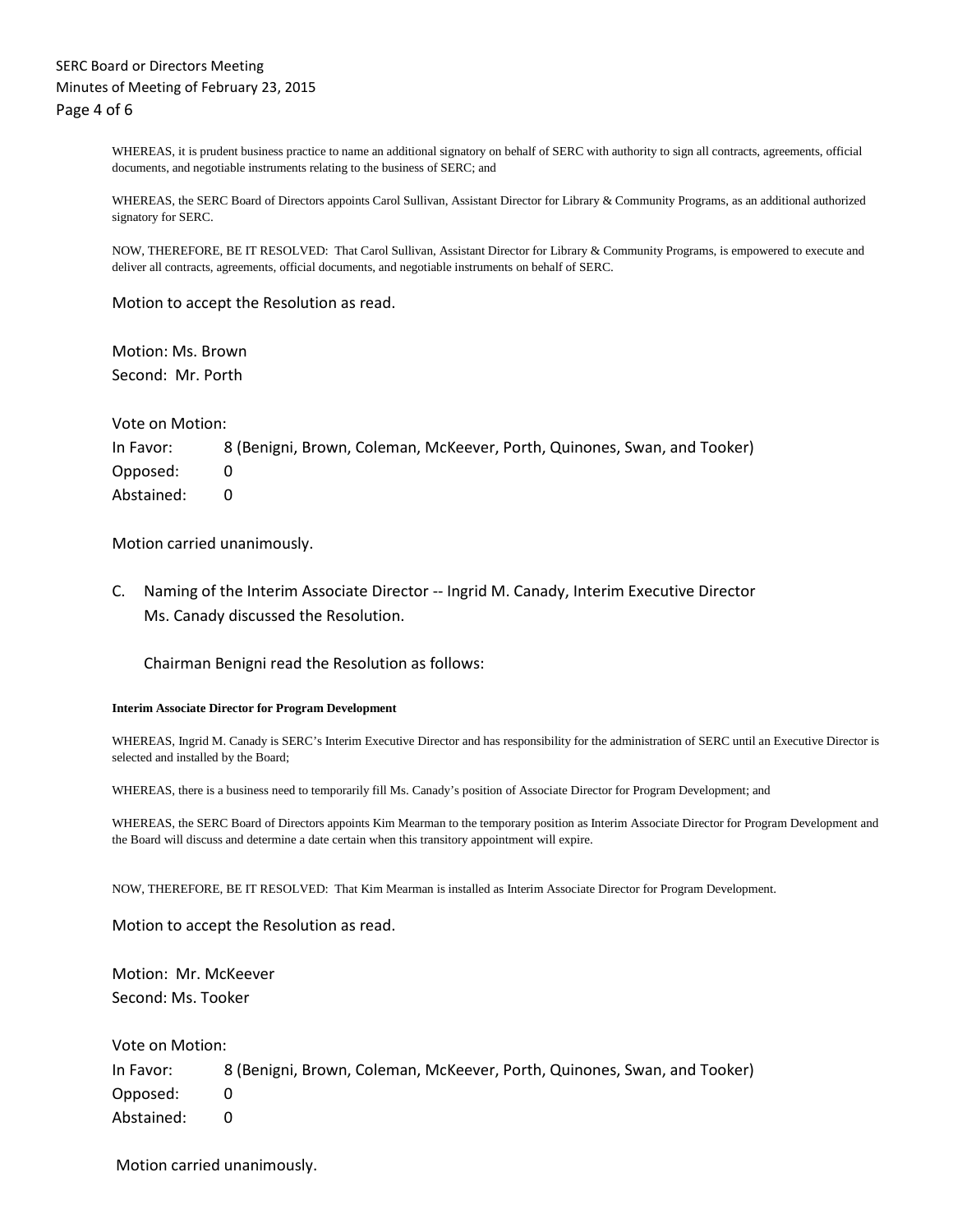SERC Board or Directors Meeting Minutes of Meeting of February 23, 2015 Page 5 of 6

D. New Position: Fiscal & Financial Administrative Officer -- Ingrid M. Canady, Interim Executive Director

Resolution referred to the Operations Committee for further discussion.

### **ITEM #7: Committee Reports**

- A. Finance Ms. Tooker reported that the Finance Committee met on December 15, 2014 at the SERC Administrative Offices, Middletown, CT. After reviewing the financial data, Ms. Tooker reported that the Committee feels that the way administrative overhead has been allocated needs to be aligned with current fiscal administrative practices in order to create a more cohesive contract development process.
- B. Operations Ms. Brown and Mr. Bruno reported that the Operations Committee met on December 15, 2014 at the SERC Administrative Offices, Middletown, CT. The committee worked on the Bylaws and worked well together.
- C. Programs No report.

### **ITEM #8: Items for Discussion**

A. M.O.R.E. Commission Recommendations

Dr. Benigni shared his proposed testimony that he would like to submit to the M.O.R.E Commission. Dr. Benigni asked all of the Board Members to review his response and provide any feedback directly to Ms. Canady. Board Members suggested that information regarding the history of SERC be attached to Dr. Benigni's testimony. It was also suggested that SERC provide information to the M.O.R. E. Commission about how SERC's work differs from the work of the RESCs. Dr. Benigni suggested that the testimony be signed by the SERC Board of Directors rather than just by him. All present Board members concurred.

B. SERC Salary Schedules

Ms. Canady submitted a proposed salary schedule to the Board of Directors. The schedule was sent to the Operations Committee for review.

C. Quasi-Public Definition

Mr. Bruno shared the Quasi-Public definition he prepared. Mr. Swan suggested that Mr. Bruno also specifically incorporate the role of the SERC Board of Directors in the Quasi-Public definition. Mr. Bruno will revise the document and provide an updated definition to the Board of Directors at the next meeting.